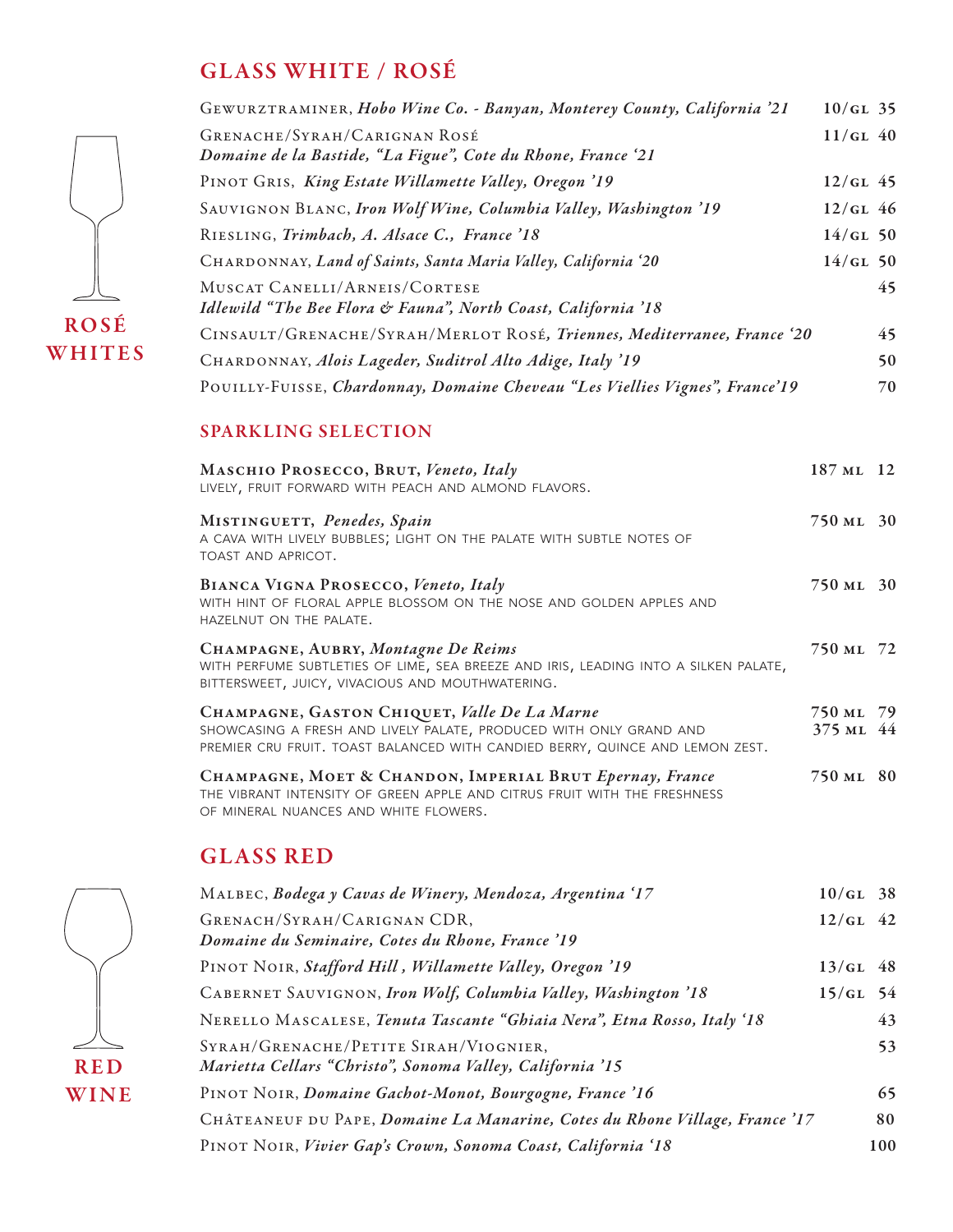## HOUSE COCKTAILS

| CUCUMBER SAKETINI FRESH CUCUMBER INFUSED VODKA & SAKE                                                                 | 12           |
|-----------------------------------------------------------------------------------------------------------------------|--------------|
| AJI HIBISCUS AJI CHILI PEPPER INFUSED SILVER TEQUILA, HOUSE-MADE HIBISCUS SYRUP, FRESH LIME JUICE                     | 12           |
| PEBBLE MAI TAI BACARDI, TRIPLE SEC, PINEAPPLE, FRESH SQUEEZED OJ, DASH OF GRENADINE,<br>A MYERS RUM FLOATER           | 12           |
| GINGER MARTINI GINGER INFUSED VODKA & A DASH OF SIMPLE SYRUP                                                          | 11           |
| LYCHEE MARTINI SMUGGLERS NOTCH VODKA, LYCHEE NUT, LYCHEE SYRUP & A DASH OF GRENADINE                                  | 12           |
| LEMON GRASS MARTINI ORGANIC GREEN MOUNTAIN LEMON VODKA, FRESH LEMON JUICE,<br><b>LEMON GRASS SIMPLE SYRUP</b>         | 12           |
| WHISTLE PIG MANHATTAN WHISTLE PIG 10 YEAR 102 PROOF RYE, DOLIN VERMOUTH,<br>WHISTLE PIG MAPLE BITTERS & A CHERRY      | 16           |
| BEES KNEES BARR HILL GIN, FRESH LEMON JUICE AND HONEY SYRUP                                                           | 12           |
| SMOKEY SUMMER PALOMA MEZCAL, FRESH LIME JUICE, GRAPEFRUIT JUICE, SODA WATER,<br>WITH A SUGAR, CHILI PEPPER SALTED RIM | 12           |
| BERRY SPRITZER MOCKTAIL BLACKBERRY SYRUP, FRESH LEMON JUICE, SIMPLE SYRUP, SODA WATER<br>non alcoholic                | $\mathsf{S}$ |
|                                                                                                                       |              |
| _____                                                                                                                 |              |

#### **BEER BOTTLES & CANS**

| HEADY TOPPER, <i>Double IPA</i> 16 OZ. CAN, 8% ABV, THE ALCHEMIST BREWERY, STOWE, VERMONT                            | 9              |
|----------------------------------------------------------------------------------------------------------------------|----------------|
| FOCAL BANGER, American IPA 16 OZ. CAN, 7% ABV, THE ALCHEMIST BREWERY, STOWE, VERMONT                                 | 9              |
| LITTLE SIP, IPA 16 OZ. CAN, 6.2% ABV, LAWSON'S FINEST LIQUIDS, WAITSFIELD, VERMONT                                   | 8              |
| SWITCHBACK, Amber Ale 16 OZ. CAN, 7% ABV, SWITCHBACK, BURLINGTON, VERMONT                                            | $\overline{7}$ |
| TSINGTAO, Lager 12 OZ. BOTTLE, 4.8% ABV, TSINGTAO BREWING CO., QUNGDAO, CHINA                                        | 6              |
| SAPPORO, <i>Japanese Lager</i> 22 OZ. CAN, 4.9% ABV                                                                  | $\overline{7}$ |
| LEMON LIME SWINE COOLER, Lemon Lime Infused Hard Seltzer 16 OZ. CAN, 5.5% ABV<br>PROHIBITION PIG, WATERBURY, VERMONT | 7              |
| GREEN STATE LAGER, <i>Pilsner</i> 16 OZ. CAN, 4.9% ABV, ZERO GRAVITY BURLINGTON, VERMONT                             | 7              |
| YUZU GINGER, Ginger Infused Hard Cider 12 OZ. CAN, 6% ABV, SHACKSBURY CIDER, VERGENNES, VERMONT                      | 6              |
| JUNE SHINE, <i>Hard Kombucha</i> HONEY GINGER LEMON 12 OZ. CAN, 6% ALC SAN DIEGO, CALIFORNIA                         | 6              |
| GOLDEN ALE 16 OZ. CAN, ATHLETIC UPSIDE DAWN BLONDE ALE, ATHLETIC BREWING, STRATFORD, CONNECTICUT<br>non alcoholic    | 6              |